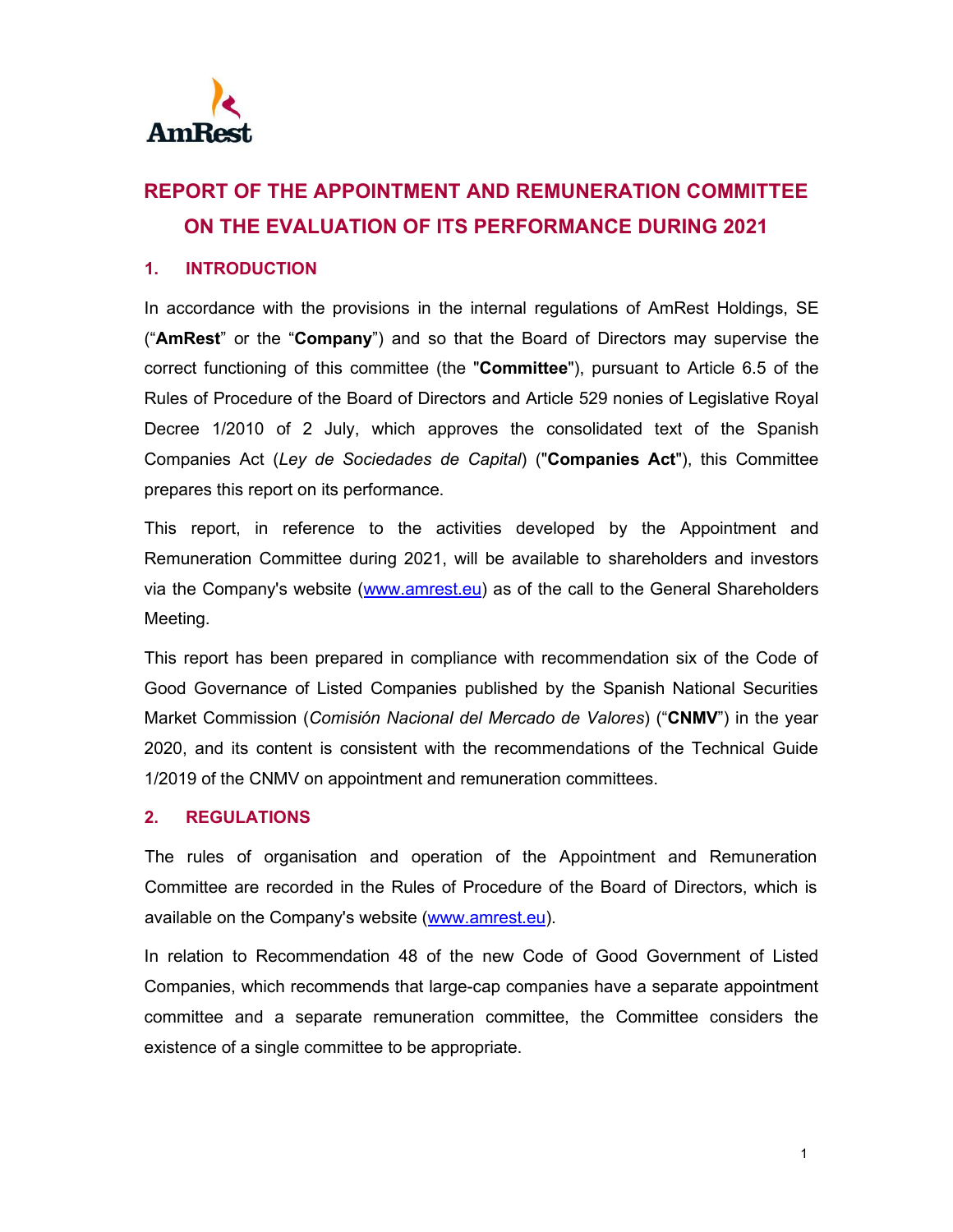

The foregoing, given the Company's organisational structure, the composition of the Board of Directors (seven members) and the fact that, according to the above recommendation, AmRest does not have the consideration of a large-cap company because it is not included in the Ibex-35 index.

#### **3. COMPOSITION OF THE COMMITTEE**

Article 20 of the Rules of Procedure of the Board of Directors establishes that this Committee must be composed of a minimum of three and a maximum of five directors, appointed by the Board of Directors from among its non-executive directors, and at least two of them must be independent directors.

In addition, the members of the Appointment and Remuneration Committee as a whole, and in particular its chairman (the "**Chairman**"), will be appointed taking into account their knowledge, skills and experience, and the duties assigned to the Committee.

The Chairman of the Appointment and Remuneration Committee will necessarily be an independent director.

At year-end 2021, the Appointment and Remuneration Committee was composed as follows:

- (i) Mr Pablo Castilla Reparaz (Chairman), external independent director of AmRest since 1 March 2018.
- (ii) Mr Luis Miguel Álvarez (member), external proprietary director of AmRest since 1 March 2018.
- (iii) Mr Emilio Fullaondo Botella (member), external independent director of AmRest since 14 May 2019.
- (iv) Ms Romana Sadurska (member), external independent director of AmRest since 14 May 2019.

Mr Eduardo Rodríguez-Rovira continues to hold the office of non-board member secretary of the Appointment and Remuneration Committee, in accordance with the provisions of the Rules of Procedure of the Board of Directors, while, due to the departure of Mr Jaime Tarrero Martos, the office of deputy secretary of the Appointment and Remuneration Committee is currently vacant.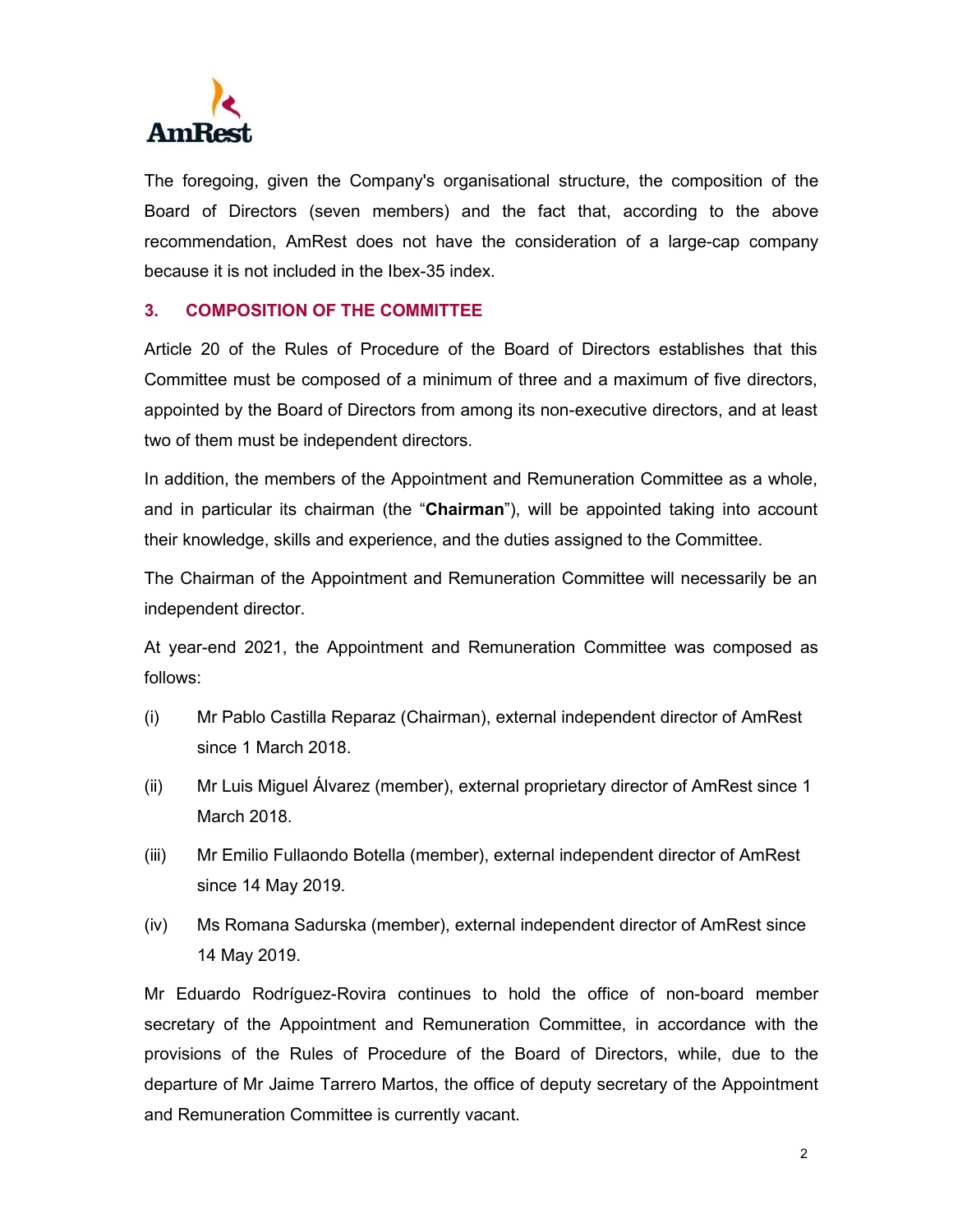

All information concerning the members of the Appointment and Remuneration Committee, including their professional and biographical profiles, is available on the Company's website (www.amrest.eu).

Accordingly, the composition of the Committee in 2021 corresponds to the provisions of the Companies Act and the Rules of Procedure of the Board of Directors, since it is composed exclusively of non-executive directors, where at least two of them are independent and its chairman is one of the independent directors.

Considering the professional and biographical profiles, the composition of the Committee is diverse in terms of gender, professional experience, competencies and personal abilities, and its members enjoy the knowledge, skills and experience necessary to carry out their duties.

#### **4. OPERATION OF THE COMMITTEE**

The Appointment and Remuneration Committee meets as often as necessary, at the discretion of its Chairman, who must call a meeting whenever the issuance of a report or the adoption of proposals is required, and in any case, whenever it is desirable for the proper development of its duties.

The Committee is validly quorate when the majority of its members are present, either in person or by proxy, and adopts its resolutions by the majority in attendance, whether in person or by proxy.

During financial year 2021, the Committee met on nine occasions. Therefore, it has met with the frequency necessary for the correct performance of its functions.

Besides the members of the Committee, José Parés Gutiérrez (Chairman of the Board of Directors) and Ismael Sánchez Moreno (Global Manager of Human Resources of the Group of companies to which the Company belongs [the "**Group**"]) have attended several meetings as guests.

With regard to the preparation and development of the meetings, the Chairman of the Committee calls the meetings with due advance notice, except for reasons of urgency or timeliness, where the meeting has been held on a universal basis, with all of its members attending the meetings, either present or represented. In addition, the members of the Committee are provided with information on the matters to be dealt with prior to each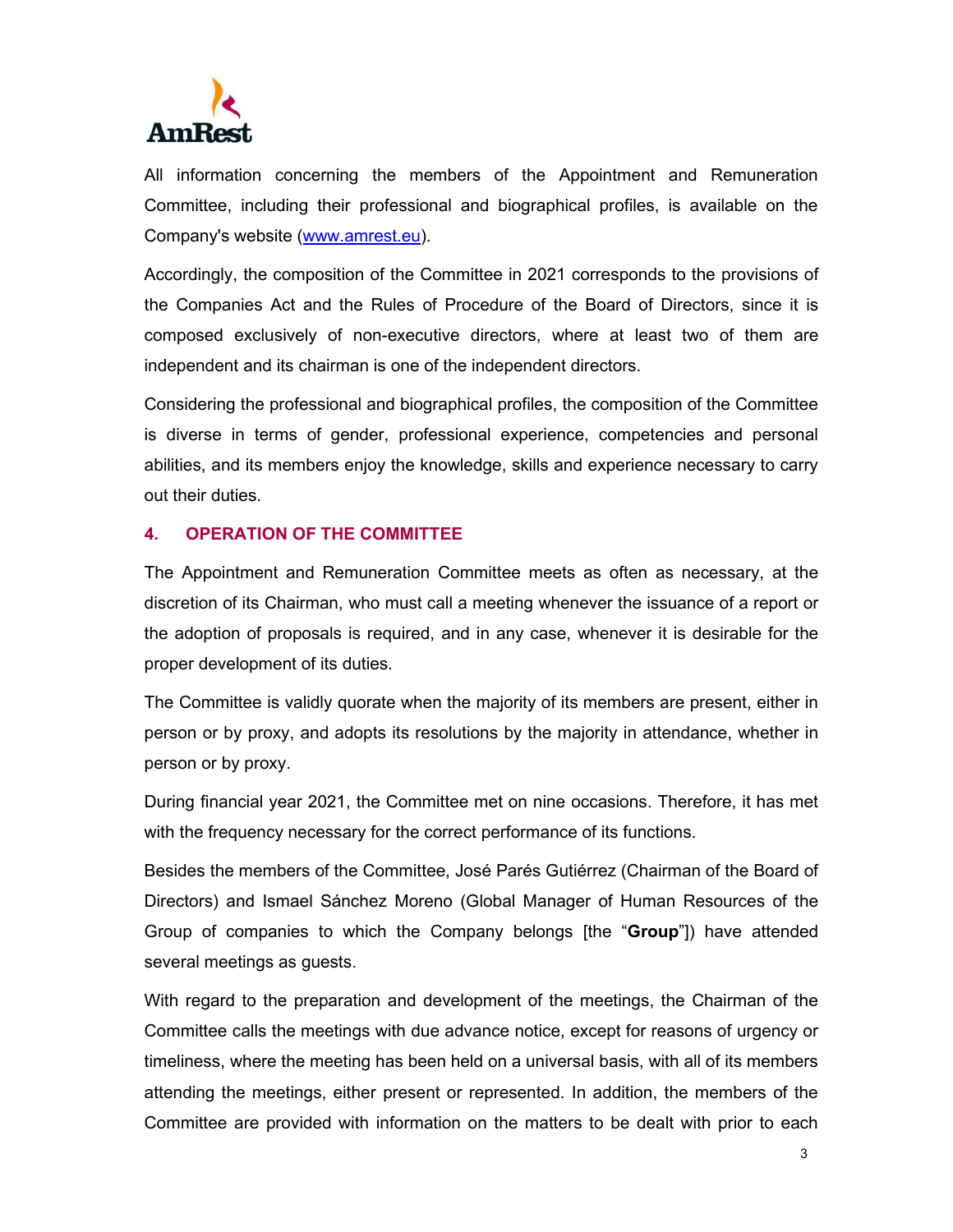

meeting, encouraging their active participation and informed adoption of resolutions.

The secretary has drawn up the relevant minutes of all meetings held, reflecting in these the development, content, deliberations and resolutions adopted in the meetings. The minutes of the Committee are available to both its members and the members of the Board of Directors.

Therefore, the Committee exercises its functions independently and complies with the rules of operation established in the Articles of Association and the Rules of Procedure of the Board of Directors, organising itself in a correct and efficient manner for the performance of its duties.

### **5. COMMITTEE WORK IN 2021**

At its meetings held during 2021, the Committee has addressed, inter alia, the following issues:

- Follow-up of the implementation process of the new organisational model.
- Analysis and approval of proposed implementation of a long-term compensation plan for employees, through direct delivery of shares when certain conditions are met.
- Review and approval of the short-term incentive (annual bonus) for the executive team and brand presidents.
- Approval of the annual report of the Appointment and Remuneration Committee on the evaluation of its performance during 2020.
- Proposal for the replacement of CEO Mark Chandler and the definition of his conditions for departure, as well as the analysis of his potential substitutes and proposal for the appointment of Luis Comas, including the corresponding remuneration package. Analysis of potential candidates to replace Luis Comas as La Tagliatella brand president, and proposal for appointment of his replacement. Proposal for the appointment of the new Global Manager of Group Operations and the new Deputy Secretary of the Board of Directors and Global Manager of Legal Affairs.
- Approval of key proposals for candidates for positions on the executive team or as brand presidents, as well as their remuneration packages, including the